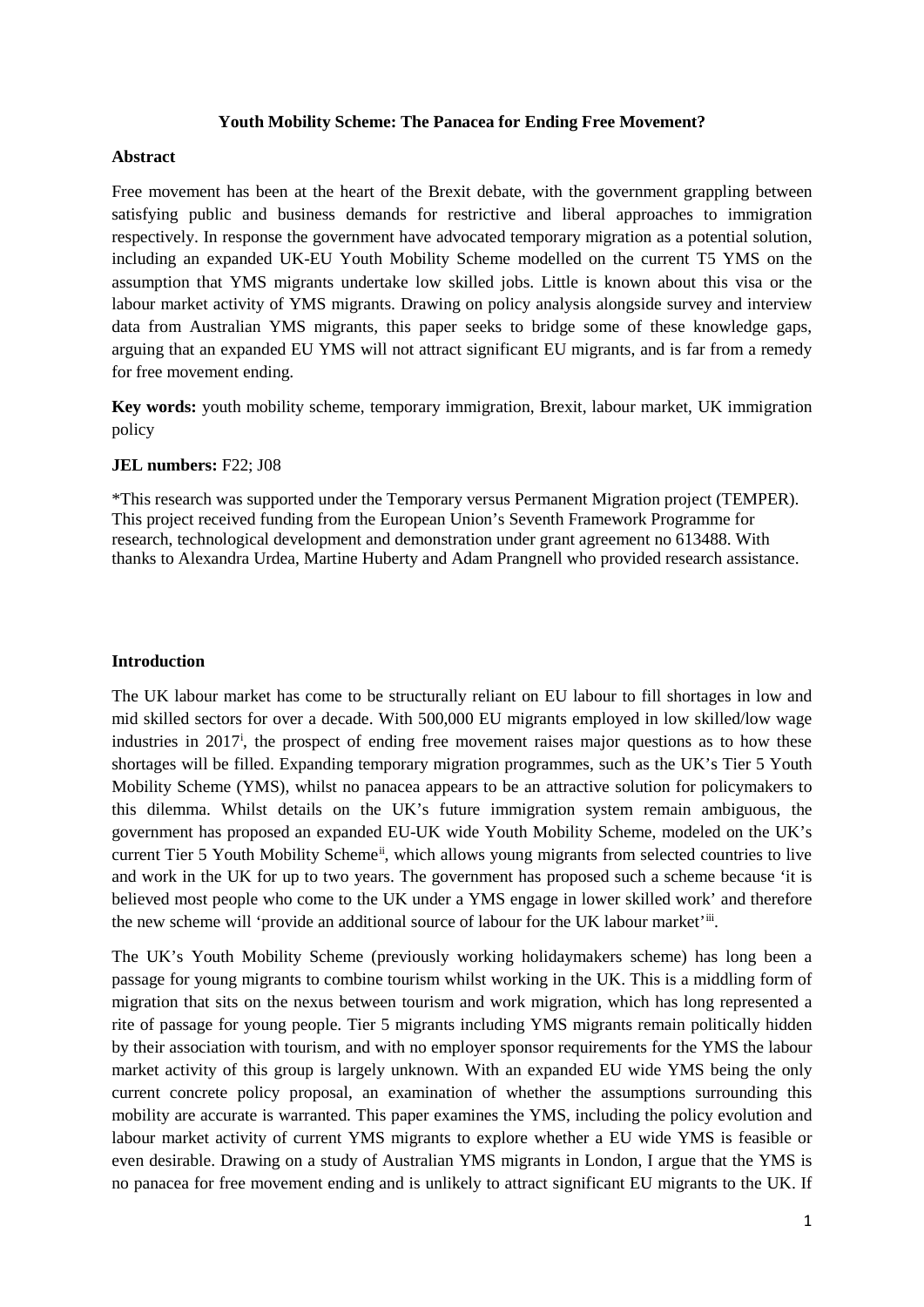this scheme is to be successful in attracting significant numbers of young EU migrants, various rights under the YMS should be expanded.

Methodologically the article is based on three sources. Firstly, policy analysis of relevant government documents combined with unique immigration policy index (ImPol) to visualise changes in the YMS over time. Secondly, 75 surveys with Tier 5 Youth Mobility Australian migrants living in London. Thirdly, 20 in depth interviews YMS Australians conducted between April 2015 and May 2016. The paper is divided into five sections. Firstly, the UK labour market and consequential dilemma of free movement ending is presented. Secondly, the policy evolution of the YMS is discussed as well as the factors behind the promotion of temporary migration governance in the UK. Thirdly, the paper draws on key results from surveys and interviews with Australians on the UK YMS to examine what the speculative evidence shows of their labour market activity and the motivations to migrate on a YMS visa. The conclusion reflects on whether a EU wide YMS is feasible or desirable based on what we know of current YMS migrants.

# **Liberal labour market**

The plans to end free movement, and with it a loss of EU labour, has panicked many UK employers and not without reason. The Confederation of British Industry estimates that EU workers make up to 30 per cent of the total workforce in different sectors, that the contribution of EU workers 'will be needed in the future' and that the 'current non-EU immigration system is not a solution for EU nationals<sup>t[iv](#page-2-3)</sup>. The loss of EU labour may transcend workforce planning creating spillover effects such as rising food prices<sup>[v](#page-2-4)</sup>, with the Environmental, Food and Rural Affairs Committee concluding that farming and horticulture businesses 'have big problems retaining labour' and that 'the challenge will become a crisis if the government do not swiftly take measures'<sup>vi</sup>. Social work and residential care likewise face a 'perfect storm' of high employee churn, skills shortages, low pay, and increasing labour demand', with up to 87 per cent of EU employees in social care unable to meet the government's current stringent visa requirements<sup>vii</sup>.

The UK's reliance on EU labour stems from its mode of capitalism, typically regarded as a liberal market economy<sup>[viii](#page-2-7)</sup> entailing low employment protection, light regulations and a large low-wage sector<sup>ix</sup>. There is consequently a lack of coordinated wage bargaining arrangements, and firms primarily coordinate their activities via competition market arrangements. As a result, there are incentives for employers to delay costly technological advancements in favour of depending on lowwage labour<sup>[x](#page-3-0)</sup>. Declining apprenticeship and training schemes in Britain have further fostered the reliance on importing labour. Coupled with decades of deregulation this has lowered incentives for employers to invest in skills and training for the domestic labour force. As a result, many sectors such as social care, retail and hospitality and construction have come to rely on EU labour to fill labour shortages in key sectors in lieu of a native workforce willing to take up low quality jobs.

Piore<sup>[xi](#page-3-1)</sup> famously argued that labour markets are divided into primary and secondary sectors otherwise known as the dual labour market hypothesis. The primary sector offers stable well-paid employment to skilled workers, whilst the secondary is comprised of low-paid, low-skilled jobs – the so-called 3D jobs – where migrants are concentrated. Piore argued that the variability in economies (high/low of production) create a need for flexible workers who can be dismissed in periods of reduced activity. With limited social status and entitlements to belong, migrants concentrate in the secondary sector as national workers who aspire for 'long-term career prospects to define their social position, shun such work<sup>'xii</sup>. Key to this dualism is temporal flexibility – not exclusive to migrants but more generally precarious workers − where employers can transfer business risks on to workers through atypical, insecure and precarious contracts.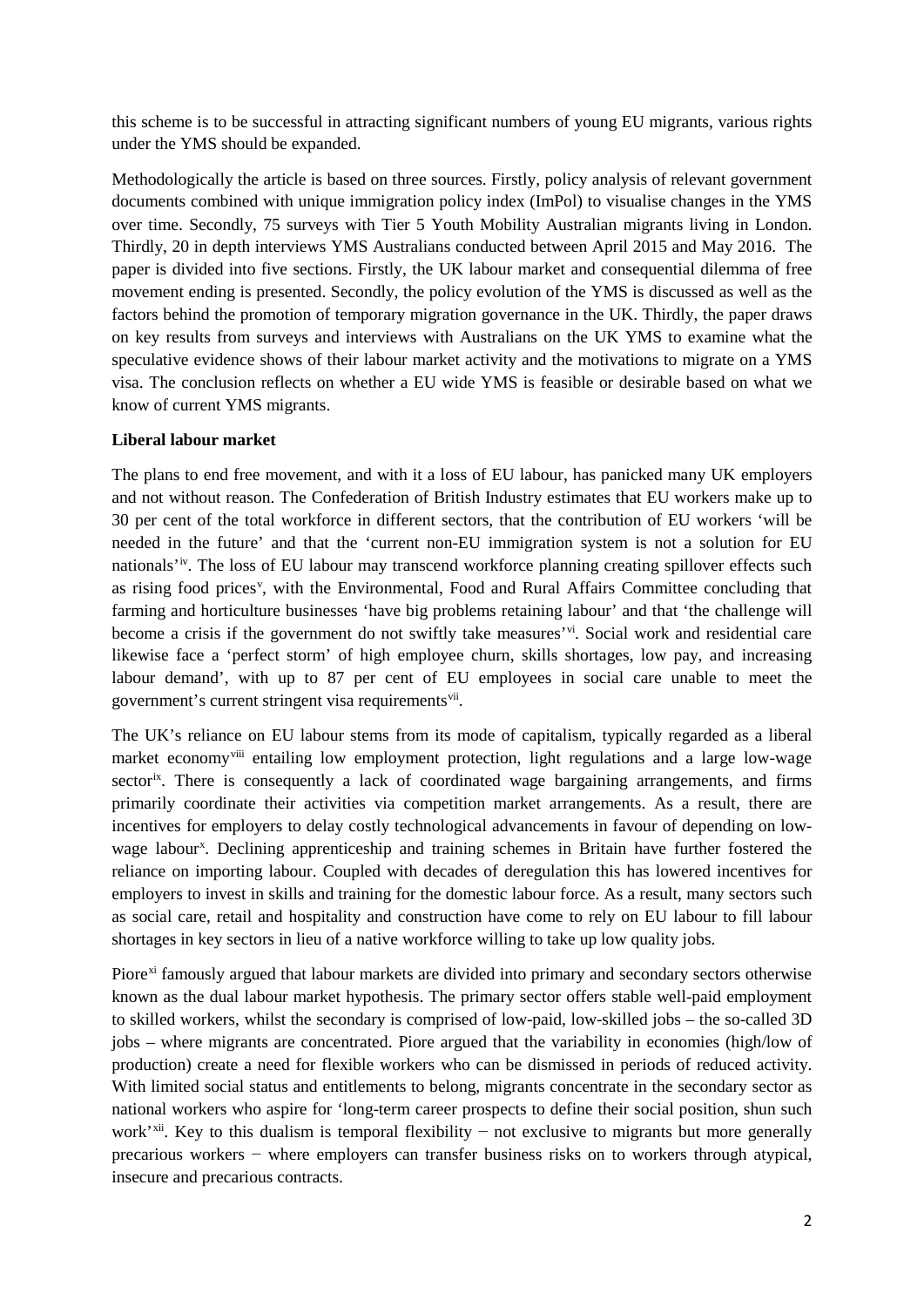Specific sectors have come to rely on EU migrants willing to take on precarious or low quality employment including agriculture (99 per cent seasonal work $\chi$ <sup>[xiii](#page-3-3)</sup>), construction (10 per cent<sup>xiv</sup>), social care (8 per cent<sup>[xv](#page-3-5)</sup>/Skills for Care 2018) and retail which employs 15 per cent of the entire UK workforce (six per cent)<sup>[xvi](#page-3-6)</sup>. These low quality jobs are deemed as undesirable by the native workforce with little to no job security, poor pay, limited progression opportunities and often dirty, demeaning and dangerous/difficult otherwise known as 3D jobs in the secondary market. The current points based immigration system offers no legal avenues for non-EU low or mid skilled migrant workers. In lieu of opening Tier 3 (low skilled) for the first time since the inception of the PBS in 2008, or the reestablishment of sector specific scheme, which the government have stated they will not do, ending free movement raises major questions as to who will fill these jobs and potentially the future of these sectors.

At the time of writing, aside from free movement ending, the future of immigration system post Brexit is unclear. However, the government published a long awaited White Paper on Immigration in December 2018<sup>xvii</sup>, which set out a handful of proposals. Its vision is for a migration system where despite a hostile environment the country attracts highly skilled people, while the labour market relies on a churn of temporary workers with limited rights. Broadly, the government advocate temporary migration as the panacea to future labour shortages, with one of the only concrete policies being to expand the current Tier 5 Youth Mobility Scheme to a EU-wide youth mobility scheme presumably as some sort of remedy for anticipated labour shortages. Why are the government advocating temporary migration? What is the Youth Mobility Scheme and who transits on these visas? Most fundamentally, will a EU wide YMS fill residual labour market demands from ending free movement and is a EU wide YMS even desirable?

#### <span id="page-2-1"></span><span id="page-2-0"></span>**Immigration policy: Temporary migration**

<span id="page-2-2"></span>Key to the UK labour market being reliant on EU labour is that free movement requires no certification and in turn no bureaucracy. This has meant that the UK has enjoyed a pool of flexible EU workers willing to take jobs which the native workforce deem undesirable, and in turn government has had the luxury of foregoing establishing any politically contentious low skilled visas. This is in contrast to the principal work entry channel - Tier 2 – for skilled workers where workers must meet stringent eligibility criterion including salary thresholds of £30,000 and employers must undertake lengthy, bureaucratic and expensive sponsorship requirements. For employers seeking highly skilled workers with long-term contracts, such an endeavour is worth the pain. However, low or mid skilled sectors where vacancies cannot fulfil the proposed stringent Tier 2 requirements and job forecasting is more short term have different needs, above all flexible workers willing to undertake low quality, time limited jobs.

<span id="page-2-8"></span><span id="page-2-7"></span><span id="page-2-6"></span><span id="page-2-5"></span><span id="page-2-4"></span><span id="page-2-3"></span>Yet whilst the labour market demands a stock of flexible migrant labour, the public has expressed a preference for migration to be reduced. Temporary migration is seen as the in-between solution satisfying both the 'no borders' and 'no migrants' arguments<sup>xviii</sup>. The popularity of TMPs amongst policymakers stems from the so-called 'triple-win' outcomes: the host country can meet labour market demands whilst appeasing electoral concerns over permanent settlement; the sending country benefits from both remittances and skills transfer/brain gain from migrants acquiring skills in the destination state and transferring these skills on return; and the migrants themselves benefit by a mechanism which provides people from low-income countries with better access to labour markets in highincome states. In a context of rising public anxieties over immigration, temporary migration is seen as a potential palatable solution that permits greater labour market flexibility whilst being more acceptable to electorates that, purportedly, find permanent immigration threatening<sup>xix</sup>. As a result, the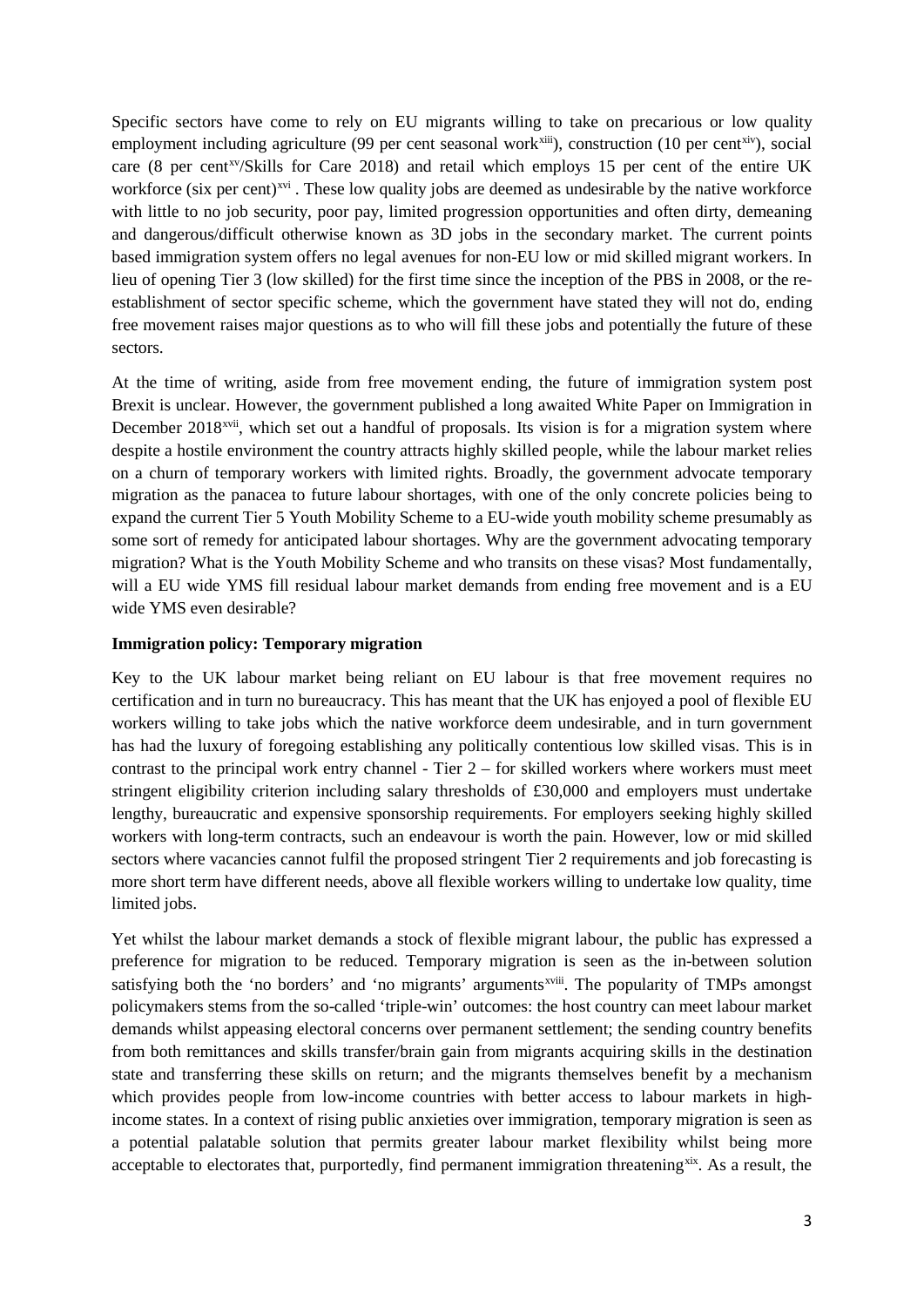UK government has been endorsing temporary migration since the introduction of the net migration target in 2010.

<span id="page-3-2"></span><span id="page-3-1"></span><span id="page-3-0"></span>Whilst policymakers advocate for temporary migration, TMPs have rightly been critiqued for being potentially exploitative. This is particularly as visas are usually conditional on employer sponsorship often creating bonded labour. Countless accounts detail the exploitation and vulnerability temporary migrant workers from the Global South and Central and Eastern Europe face in Britain (and elsewhere) in low-skilled jobs, caused by precarity of status and often steered by xenophobia or discriminatory practices<sup>[xx](#page-3-10)</sup>. Australia's equivalent YMS – working holidaymakers scheme – sets a precedent for the dangers of exploitation of young temporary migrants, including 'gross underpayment of wages, excessive hours of work, sexual and other forms of harassment and substandard living conditions'<sup>[xxi](#page-3-11)</sup>. Such exploitation has been aggravated by new policy terms that nudge WHMs into specific regional low skilled sectors in return for an entitlement to work for a second year in Australia<sup>[xxii](#page-3-12)</sup>. More generally, policies that discourage long-term settlement provide few incentives to integrate, leading to poor community cohesion.

<span id="page-3-6"></span><span id="page-3-5"></span><span id="page-3-4"></span><span id="page-3-3"></span>Despite the dangers of rights violations under badly regulated TMPs, the Coalition government (2010- 2015) and the Conservative administrations (2015-2019) have favoured a migration system underpinned by temporariness in pursuant with the net migration target aimed to reduce immigration to 'sustainable levels' introduced by the Conservative led government in 2010. Crucially third country nationals who are present for less than 12 months do not count in the net migration figures. A major component of the Conservative governments' policy has been to ensure that economic immigration is an exclusively temporary phenomenon, or to 'break the link' between permanent and temporary migration as epitomised by Prime Minister May when Home Secretary in 2010:

It is too easy, at the moment, to move from temporary residence to permanent settlement…Working in Britain for a short period should not give someone the right to settle in Britain…Settling in Britain should be a cherished right, not an automatic add on to a temporary way in'<sup>xxiii</sup>[.](#page-4-0)

<span id="page-3-9"></span><span id="page-3-8"></span><span id="page-3-7"></span>This appears to be a 'point of principle for the Conservatives'<sup>[xxiv](#page-4-1)</sup>, with former Prime Minister to be satisfied by people who stay only temporarily' xxvii. Cameron stating in April 2011 'It cannot be right that people coming to fill short-term skills gaps can stay long term'[xxv.](#page-4-2) According to the former UK Border Agency the curtailing of settlement rights would 'discourage over-reliance on foreign workers'<sup>xxvi</sup>, yet past experience suggests otherwise. As Cavanagh puts it 'the more likely result is a shift to a constantly churning population of temporary working migrants – because although the need is permanent, the government is choosing for that need

<span id="page-3-10"></span>Whilst at the time of writing the future immigration system post Brexit is unclear, the government published two White Papers in 2018 that signalled the direction of future policy. The new system:

…will have the same core objectives as now…it must create strong borders, protect the vulnerable, enforce the rules and control the numbers and type of people coming to live and work here, in line with the continued commitment to reduce annual net migration to sustainable levels…from an economic perspective, it must support an open, global economy [...] which aims for a highly skilled, innovative and highly productive workforce'<sup>xxviii</sup>

<span id="page-3-12"></span><span id="page-3-11"></span>The government's intention to institutionalise temporariness as the norm for all immigration comes in the form of a proposal for a strictly time limited 12 month low skilled visa for 'low risk countries' with no route to permanency or right to bring family. This is proposed as a strictly transitory measure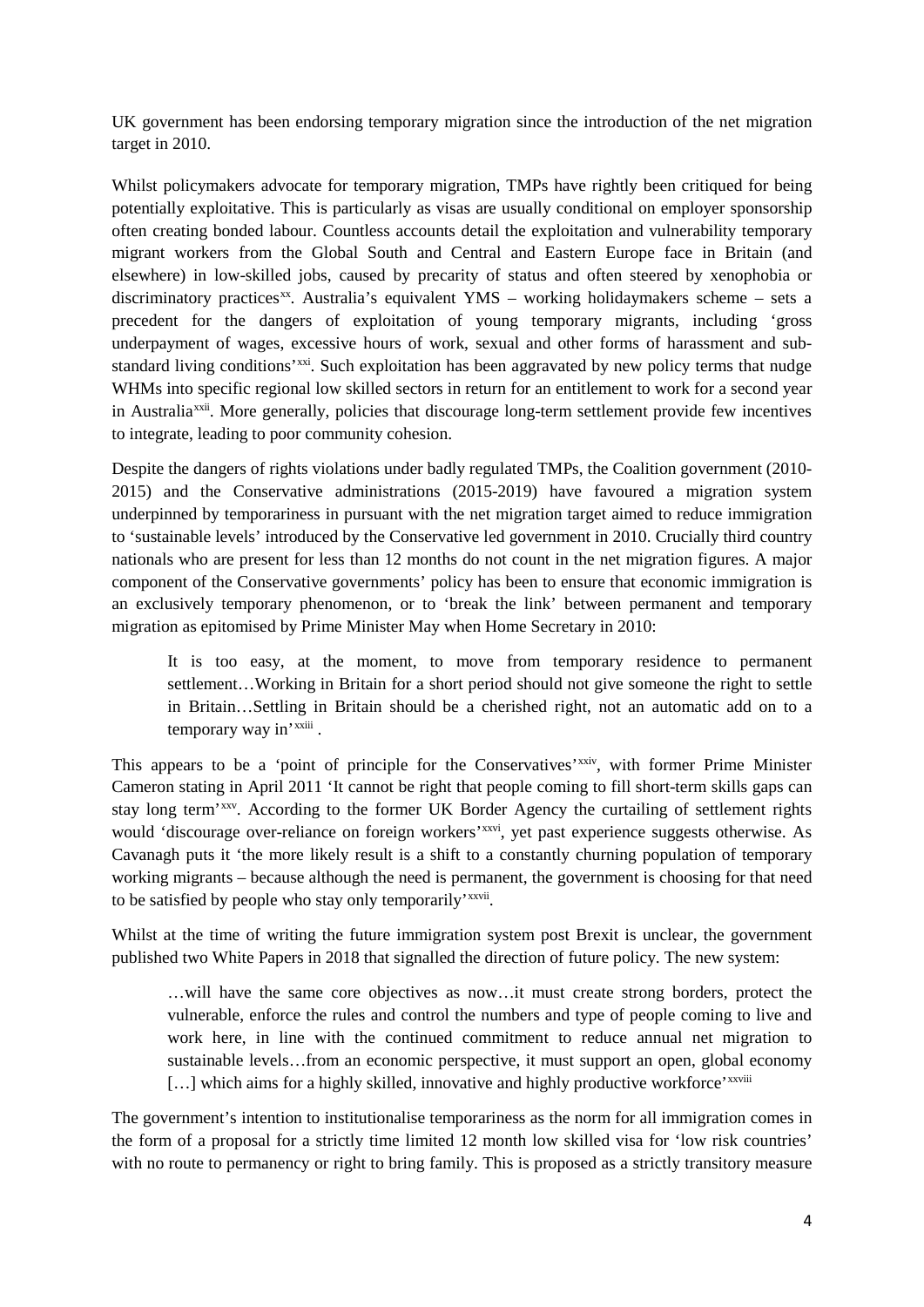<span id="page-4-0"></span>that will be regularly reviewed and possibly closed. However, the key consistent proposal in both White Papers is the establishment of an EU wide Youth Mobility Scheme. The government have proposed an EU-EU YMS as part of their Mobility Framework 'to ensure that young people can continue to enjoy the social, cultural and educational benefits of living in the EU and the UK'<sup>[xxix](#page-4-5)</sup>. The government intend to design the scheme in broadly the same way as the existing YMS 'taking account of EU specificities' with the government claiming that 'it will provide an additional source of labour for the UK labour market'<sup>xxx</sup>. This warrants an examination of the current YMS and how this visa has evolved from tourist mobility to labour migration.

# <span id="page-4-3"></span><span id="page-4-2"></span><span id="page-4-1"></span>**Policy Evolution: Working holidaymakers and Youth Mobility**

<span id="page-4-4"></span>The UK Youth Mobility Scheme (YMS), formerly known as the working holidaymakers scheme (WHM) is historically one of the longest running youth schemes globally. Concordant with post-war concerns to preserve ties with the Commonwealth – ironically due to Britain's new dominant geopolitical alliance with the European Economic Community<sup>[xxxi](#page-4-7)</sup> – the Commonwealth project was at the heart of the original Working Holiday Makers scheme. It was designed principally as a cultural exchange programme for young Commonwealth citizens and thus purely intended for tourism and cultural exchange. However, the scheme has been transformed over the years from the perspective of policymakers from Commonwealth tourist mobility and cultural exchange to a labour market route.

<span id="page-4-8"></span><span id="page-4-7"></span><span id="page-4-6"></span><span id="page-4-5"></span>Throughout the history of the scheme applicants must always retain entry clearance before being admitted including biometric residence permit. Moreover, both the previous WHM and the current YMS work on a reciprocal quota basis with each participating country being allocated a number of visas based on reciprocal agreements. There were 41,652 YMS visa granted in the year to September  $2017$ , down one per cent on the previous year<sup>xxxii</sup>.

<span id="page-4-9"></span>Whilst the broad design of the scheme has remained consistent − allowing participants to stay in the UK for up to two years, with permission to work and little post entry controls − the eligibility criterion and rights attached to this visa have changed over the years, as can be seen from the graph below. The graph is derived from the Immigration Policy Index (ImPol), which measures policy restrictiveness across time and different visas on a basic ordinal scale. The coding is derived from original legal sources in this case the immigration rules<sup>xxxiii</sup>.

### GRAPH ONE ABOUT HERE: ELIGIBILITY VERSUS RIGHTS YSM

<span id="page-4-14"></span><span id="page-4-13"></span><span id="page-4-12"></span><span id="page-4-11"></span><span id="page-4-10"></span>In the early 1990s, surprisingly WHM could bring dependents aged less than five years old and there was no specification that the applicant be unmarried, hence why rights for WHM were higher in this period. Moreover, given that all Commonwealth citizens could apply for a WHM, the list of eligible nationalities was higher, hence why policy was more liberal on the eligibility criterion dimension. For the duration of the 1990s, the eligibility criterion and rights attached to the visa remained consistent. The 2000s New Labour governments significantly liberalised the WHM by allowing participants to transit to other visas in country and increasing the age eligibility from 18-27 to 18-30, whilst also liberalising the type of work that could be undertaken. In 2002 the Labour government changed the criterion and effectively transformed this scheme into an economic route, allowing participants to switch to the work-permit scheme after 12 months. The type of work was also liberalised so that Working Holidaymakers could undertake professional, as well as highly-skilled work for the first time. The graph above demonstrates these liberalising policy reforms on the rights dimension in the 2000s. The liberalising changes made to the Working Holiday Makers Scheme, which took effect from August 2003, were in part to 'make the existing scheme as inclusive as possible of the Commonwealth as a whole', but the changes were principally made to 'provide a pool of flexible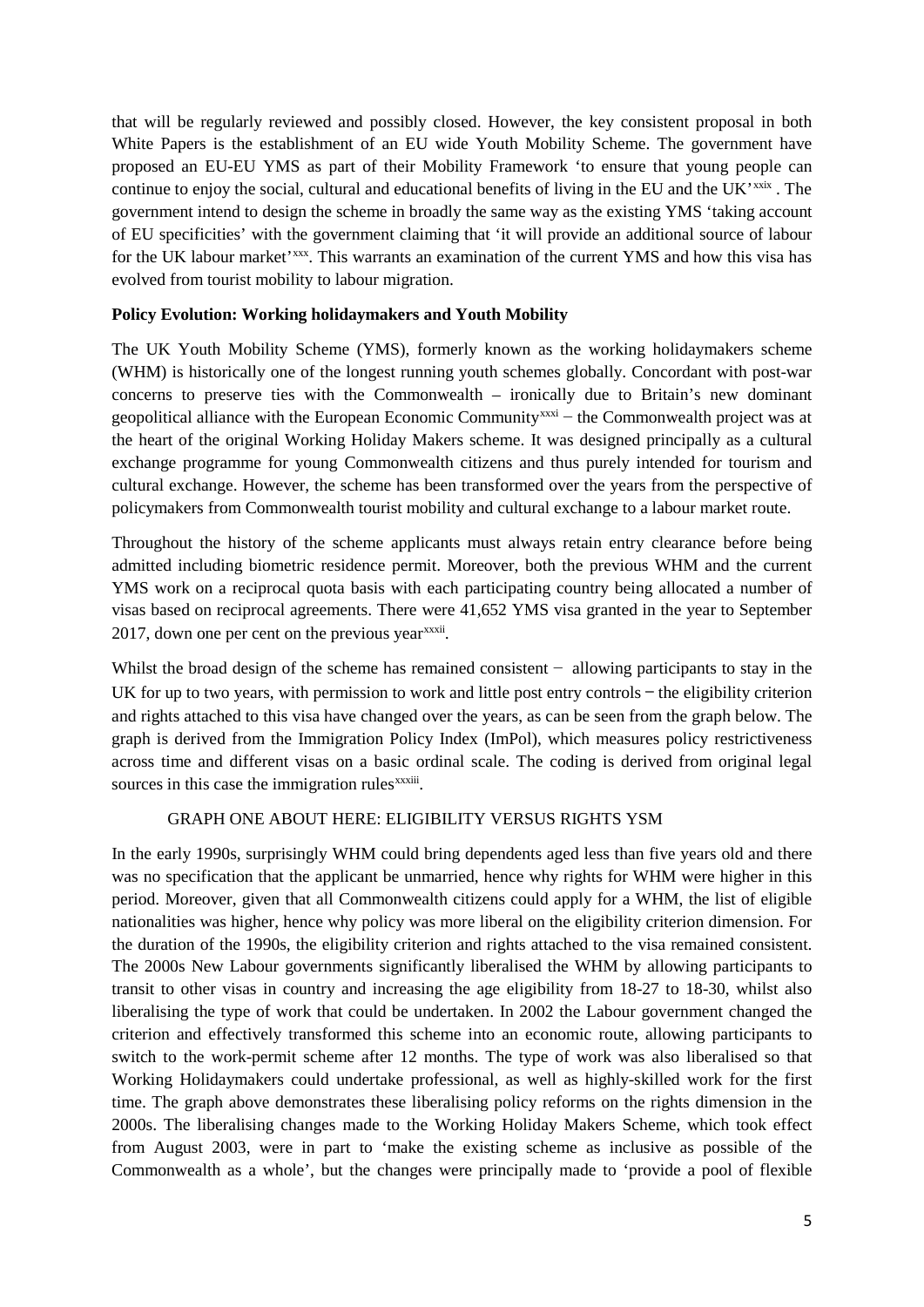labour that can help alleviate recruitment difficulties faced by UK employers [and] help reduce the demand for labour currently supplied by illegal workers'<sup>xxxiv</sup>. However, following 2004 A8 accession and the unexpected wave of immigration this generated, the government began to 'row back' on the previous attempts to expand labour migration<sup>[xxxv](#page-4-10)</sup>, and in 2005 the scheme was restricted, with the old criterion being reinstated.

<span id="page-5-1"></span><span id="page-5-0"></span>Following the introduction of the points-based system (PBS), in 2008 the Working Holidaymakers Scheme was consolidated with other temporary routes (such as Au Pair visa) and was renamed the Youth Mobility Scheme (YMS), subsided under Tier 5 of the PBS which is specifically for temporary migration. The age criterion was raised again from 28 to 30 and a maintenance requirement was attached to this visa for the first. Yet the most significant change has been the addition of non-Commonwealth nationals as participants, moving the scheme away from Commonwealth facilitated mobility.

<span id="page-5-4"></span><span id="page-5-3"></span><span id="page-5-2"></span>The YMS is currently restricted to eight participating countries, which have a special reciprocal agreement with the UK. These include: Australia, Canada, Japan, Monaco, New Zealand, Hong Kong, Republic of Korea and Taiwan. Each of the participating countries is prescribed an annual allocation of total YMS visas, based on the relative equivalent YMS visas issued to UK nationals on the respective schemes. As was previously the case under the WHM scheme, those with British overseas, British overseas territories or British national (overseas) citizenships' can also apply. The list of countries participating in the scheme is thus much smaller than on the original UK WHM programme. Moreover, the emphasis of the scheme being to facilitate cultural exchange between *Commonwealth* citizens has largely been abandoned. Having said this, the allocation of YMS visas to Old Commonwealth (and therefore predominantly white and English speaking) countries is substantially larger than non-Commonwealth countries. For example, since January 2016 the number of Tier 5 (Youth Mobility Scheme) visas available increased by 20 per cent for Australians, and therefore Australians were allocated 70 per cent of the total YMS visas available in 2016.

<span id="page-5-8"></span><span id="page-5-7"></span><span id="page-5-6"></span><span id="page-5-5"></span>As of February 2019, applicants have a maintenance requirement of £1,890 in savings demonstrated through verifiable bank statements. Applicants can apply for an YMS up to three months before they travel to the UK with a visa cost of £244 to apply. Applicants must also pay a £300 NHS health surcharge. The YMS is a one-shot visa meaning that applicants must not previously have entered or spent time in the United Kingdom on a Working Holiday Visa, or a Tier 5 YMS visa. The current YMS visa gives 24 months leave to remain and limited working restrictions<sup>xxxvi</sup>[.](#page-4-11) Applicants can enter the UK at any time while their visa is valid, and leave and come back at any time during their stay without needing to reapply for a visa. Applicants can study, be self-employed and set up a company. Participants cannot extend their stay, cannot access public funds and cannot bring family with them (they must apply separately).

<span id="page-5-10"></span><span id="page-5-9"></span>Previously, participants on the WHM could switch into work permit employment if they secured a job before the expiration of their WHM, and at one point WHM could even switch into the now terminated Tier 1 general category, where applicants did not need a job offer. However, the last eight years have seen stringent changes to switching visas, and current policy stipulates that YMS participants must leave the UK before their YMS visa expires. In this respect, the YMS is and always has been a strictly temporary mobility, although the previous facilitation to switch to more permanent visas in-country previously equally made this a transitory route at one point.

There are two fundamental differences of the YMS visa in contrast to all other UK visas. Firstly, the YMS is age specific, and secondly the visa has no sponsorship requirements. In the case of youth mobility schemes, temporal eligibility – referring to the biological age restrictions for these visas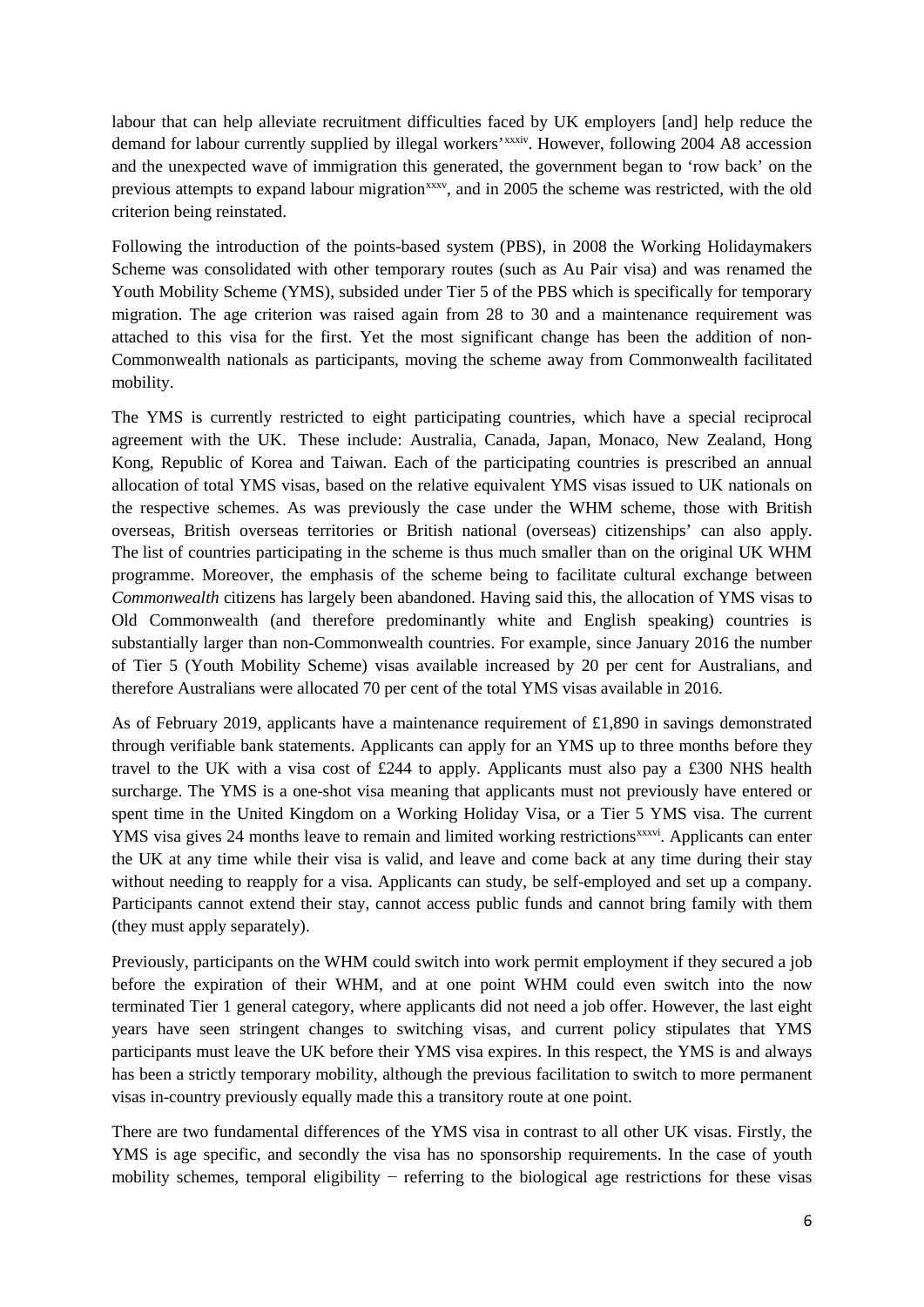(aged 18-30) – confers particular life stages as desirable bio-political characteristics of migrants where youth is prizedxxxvii. Young migrants are then constructed 'as desirable migrants of the neoliberal state, representing labour capacity without the 'social burden' associated with being elderly or having dependent children'<sup>xxxviii</sup>. In this sense, YMS migrants' temporality and life stage create lucrative labour market characteristics.

The second crucial difference in the YMS visa in contrast to all other visas in the UK system is that it does not require a job offer, employer sponsorship or stringent Tier 2 eligibility requirements. Employers can therefore easily hire YMS migrants without bureaucratic processes or the need to conduct a resident labour market test to ensure no resident can fill a vacancy. In this sense, the YMS visa is the most liberal in the UK immigration system. At the same time, the lack of certification criterion means there is a lack of data available regarding the labour market activity of YMS migrants, or indeed their distributional spread across the country. I now turn to the interview and survey results of current Australian YMS migrants living in London to explore the labour market activity and motivations to migrate for this group to reflect on whether an EU wide YMS would be workable.

# **Youth Mobility Migrants: Australians in London**

Whilst considerable attention has been paid to on the one hand the global elite (moving for example between financial sectors), and on the other hand the movement of individuals from the 'developing' world to the industrialised world, 'there has been surprisingly little attention of the "middling" forms of transnational migrants, if we understand middling in terms of socio-economic and class position in a country of origin'xxxix. There is a strong element of voluntarism that underpins this type of migration, and the element of pleasure seeking makes this group quite distinct from the economic migration or the political refugee driven by exile $x<sup>1</sup>$ .

Whilst YMS or working holidaymakers globally are far from a homogenous group, there are a number of characteristics that form the typical profile of a working holidaymaker: young, middle class, and often highly educated. The YMS is often undertaken as a rite of passage<sup>[xli](#page-4-13)</sup> for the inbetween life stages for example between higher education and professional careers. Between visa (including required savings and the NHS surcharge) and travel costs coupled with savings needed to safeguard against initial unemployment, undertaking a prolonged overseas experience, especially in London, is an expensive endeavour.

The research consisted of a sample of 75 YMS Australians predominantly living in London. This is a non-representative and a small sample but nonetheless with a void of information on YMS migrants due to the lack of certification requirements, our results provide a snapshot of the activity of YMS Australians residing in London. It is important to note that the labour market activity in other towns/cities or other nationalities on YMS may be vastly different yet there is no way of knowing where YMS migrants reside in the UK or why they migrate to specific locations<sup>[xlii](#page-4-14)</sup>. Participants were specifically for young Australians in London<sup>xliii</sup>. We conducted a closed survey with 75 migrants at selected via snowball sampling with the assistance of an expatriate group (Aussies in London) set up various events set up by the group, and twenty of these individuals self-selected for in-depth interviews conducted at a later time in various locations across London between April 2016 and May 2017. The survey sample consisted of 32 male respondents and 43 female respondents, with the majority originating from New South Wales (40 per cent), followed by Victoria (25 per cent) and Western Australia (13 per cent). Interviews were coded manually using a basic coding framework to identify key themes from the interviews including motivations to migrate, integration themes, socialisation, and labour market relations.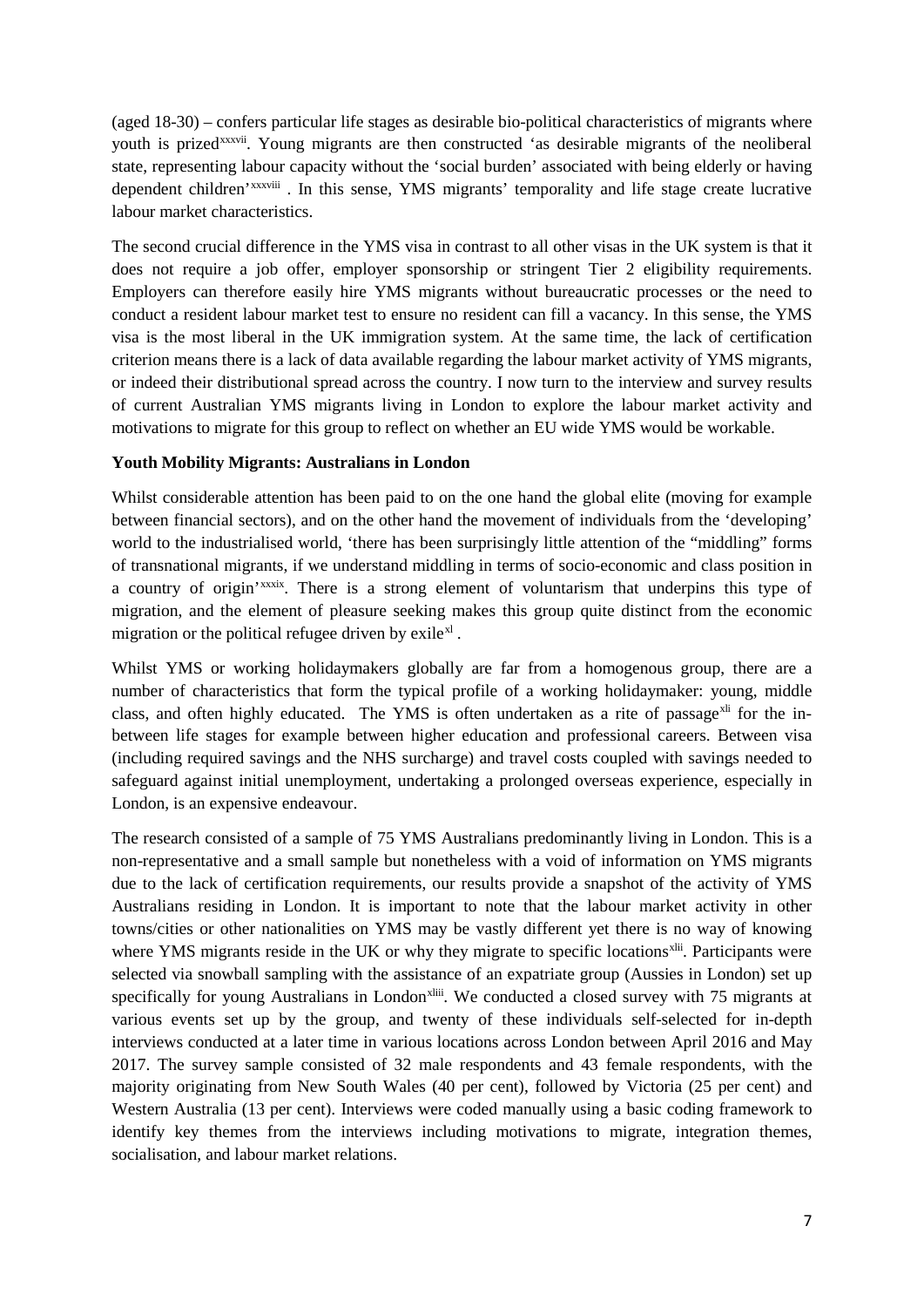From the outset it needs to be stressed that Australian migrants residing in the UK are somewhat unique in comparison to other nationalities due to the deep history of migration and colonial ties between nations. The UK has long been the preferred destination for Australians looking to permanently emigrate, accounting for 20.9 per cent of Australian emigrants in the period 1996 and 2006<sup>xliv</sup>. Migration systems theory suggests that any migration can be seen in terms of the one hand macro factors (namely institutional) and micro structures, such as networks, practices and beliefs of migrants themselves<sup>[xlv](#page-5-1)</sup>. This is certainly pertinent within the mobility under study here. The colonial history explains the long established WHM/YMS and acts as the macro institutional structure that legitimises this movement. On the other hand, the cultural connections and history that the two nations share, including shared language, as well as personal connections such as extended family partly explain why the UK is chosen as a destination. As Wilson et al. suggest that the 'rite de passage' year that many spend in England 'is one of the last remaining vestiges of the British imperial diaspora'<sup>[xlvi](#page-5-2)</sup>.

# *Labour market activity: assumptions and realities*

While temporary migrants have typically being concentrated in low skilled sectors and often face prolonged periods of unemployment<sup>xlvii</sup>, a striking finding among our respondents was that the underpinned by temporal flexibilityxlviii. The findings demonstrate that [YMS](#page-5-3) Australians have a majority had no difficulties in acquiring a job and were working in high and mid skilled professional occupations. The sample was overwhelmingly concentrated in teaching professions, however this may be due to a possible sampling bias via snowball sampling. While the majority were working in skilled occupations, many were nonetheless working under precarious contracts, suggesting that young migrants, like many other young Britons, absorb risks of work through precarious contracts positive and inclusive experience in the UK labour market in stark contrast to many other temporary migrants. This stems from presumably employers' preferences for temporally flexible, ultra-mobile workers arguably coupled with proficient English, the aesthetic labour characteristic of youth, and the acceptable trade-off of precariousness young Australians accept in return for the flexible working arrangements to suit their travel plans.

While the sample were largely highly skilled – defined as possessing tertiary education − over half did not try to get their qualifications recognised in the UK (53 per cent), and of those who did 38 per cent had no difficulties getting qualifications recognised. The majority of our respondents used a recruitment company before leaving Australia to secure employment before arrival, and 67 per cent used a recruitment agency – based in the UK or Australia − to acquire their current job.

The majority of respondents were, unsurprisingly given their temporary status, working on timelimited work contracts. Sixty four per cent of respondents were working on fixed term contracts, seasonal work and agency temping. The majority of those on fixed term contracts were for less than 12 months, with 40 per cent having contracts lasting less than six months. However, with ambiguity on legal definition of zero hour contracts<sup>[xlix](#page-5-4)</sup> and as revealed in interviews with respondents, many were likely working on zero hour contracts without necessarily being aware of it.

YMS Australians were overall content with their precarious contracts; only half of respondents wanted a more permanent or secure job in the UK. Fifty five per cent of the sample stated they were working in their ideal sector, and 70 per cent were working in either their ideal job or sector. Ninety per cent were satisfied with their employer and only five per cent of respondents were unsatisfied with their job. Thus, despite the insecure nature of employment, due to the primary motivation to migrate for tourism and as a rite of passage, the flexibility inherent in these types of atypical contracts seem to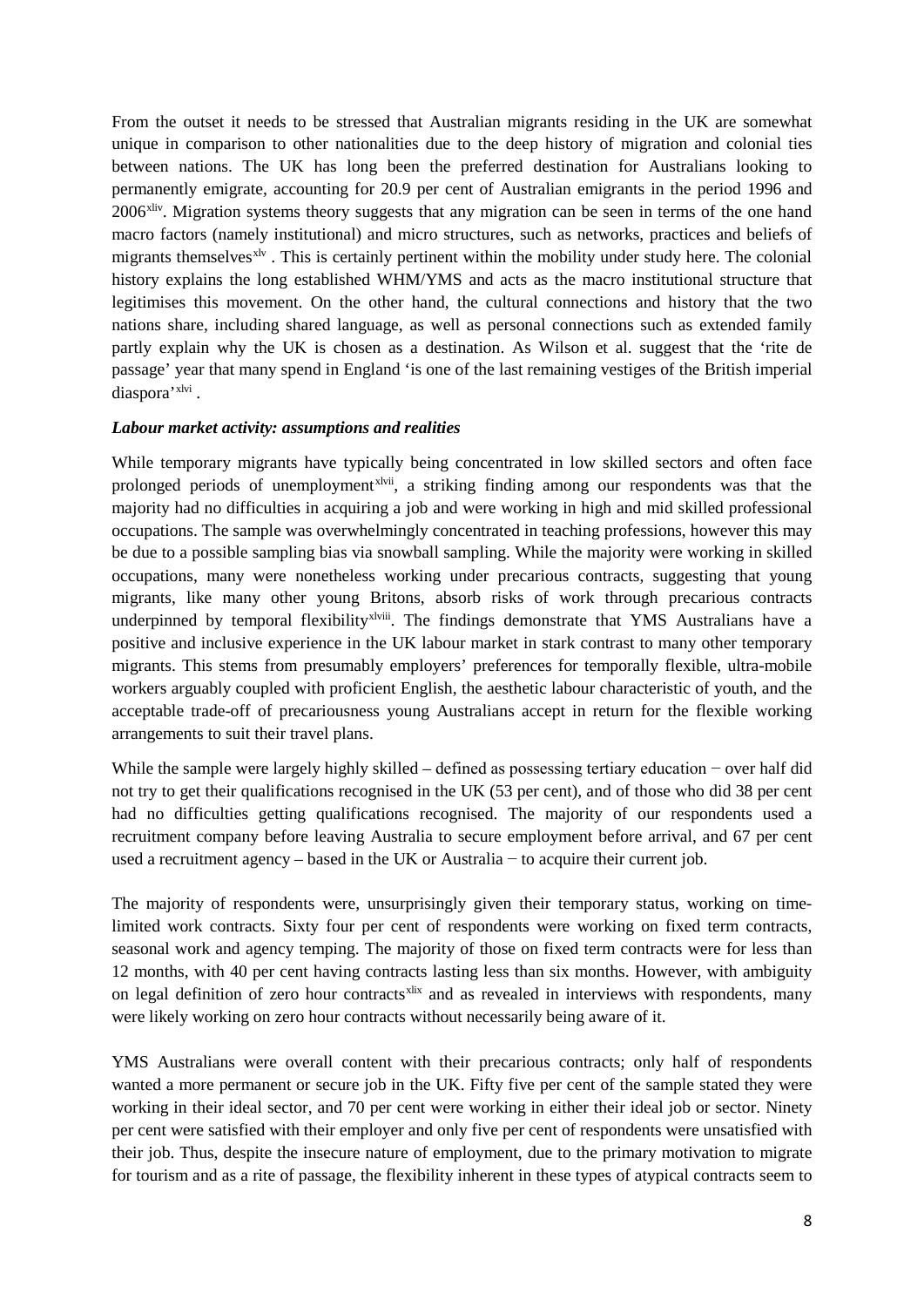be advantageous for both employer and workers. In this sense, employers utilise the fluid, young, mobile characteristics of young Australians.

The young Australians in our sample were both highly skilled with 69 per cent possessing a bachelor degree or higher, and the majority were working high skilled professional jobs. Strikingly, respondents were overwhelmingly working in the teaching professions (40 per cent), principally as substitute teachers. However, this may be due to a sampling bias as we used a snowball sampling strategy. Moreover, it is possible that the expatriate group may be overrepresented by those in teaching professions due to friendship networks utilising the same service. Eleven per cent were working in professional business and administrative roles, and a further nine per cent were working in clerical roles, with other respondents working in retail and care. A minority were working in elementary occupations. In contrast to other temporary migrants who often face prolonged periods of unemp[l](#page-5-5)oyment<sup>1</sup> the findings suggest that YMS Australians face far less barriers to employment than other migrants do. Young Australians find it easy to acquire employment, with 85 per cent of the sample in employment and 73 per cent of respondents having applied for between zero and five jobs in total in the UK.

The majority of respondents had no trouble in gaining employment in the UK (66 per cent), zero respondents had experienced discrimination, and over half of respondents said that they have never been in the position of looking for work in the UK (52 per cent). Of those that had difficulties in gaining employment, the two key issues were administrative loop holes with acquiring national insurance numbers, and the time-limited YMS visa itself dissuading employers. The latter was especially acute for those seeking high skilled jobs in their specific sector; one male interviewee spoke of having a job offer in engineering before arriving to the UK but the employer cancelled the offer on realising the applicant was on a time-bound visa.

In the knowledge of their two-year visa dissuading some employers, YMS Australians are undeterred by precarious contracts because mobility is principally for leisure and therefore their primary consideration is short-term financial gain with maximum employment flexibility:

*[My friend] she gets paid peanuts but with 10 months on her visa to go she'd rather stick to that as she doesn't think another employer will pick her up…a lot of employers want to see that longer term visas (Female, 25)*

While all participants spoke about being motivated to migrate as a rite of passage and/or time to selfexplore before "growing up", for some – with London's global reputation – it also served as a way to build their career prospects. Just under a third of the sample cited work experience and improving career prospects as their primary motivation to migrate to Britain, and three quarters of respondents thought their work experience would aid their career when returning to Australia (76 per cent). Broadly, those in the younger cohort (aged 18-24) migrated purely for "play" in contrast to older YMS (aged 25-31) Australians who while seeking a rite of passage also migrate to the UK for work experience and career progression back in their homeland. This in turn highlights the blurriness of this mobility between self-exploration and individualisation and economic calculus:

*Essentially there is more of a competitive market, bigger companies involved so it's more competitive and they attract a range of international talent as well, so I guess it's competitive not just in terms of the actual market but also in terms of human resources as well, in terms of other people wanting jobs. So it's quite multicultural in that aspect so I think working with people from different countries – that's value to bring back to Australia in addition to more of*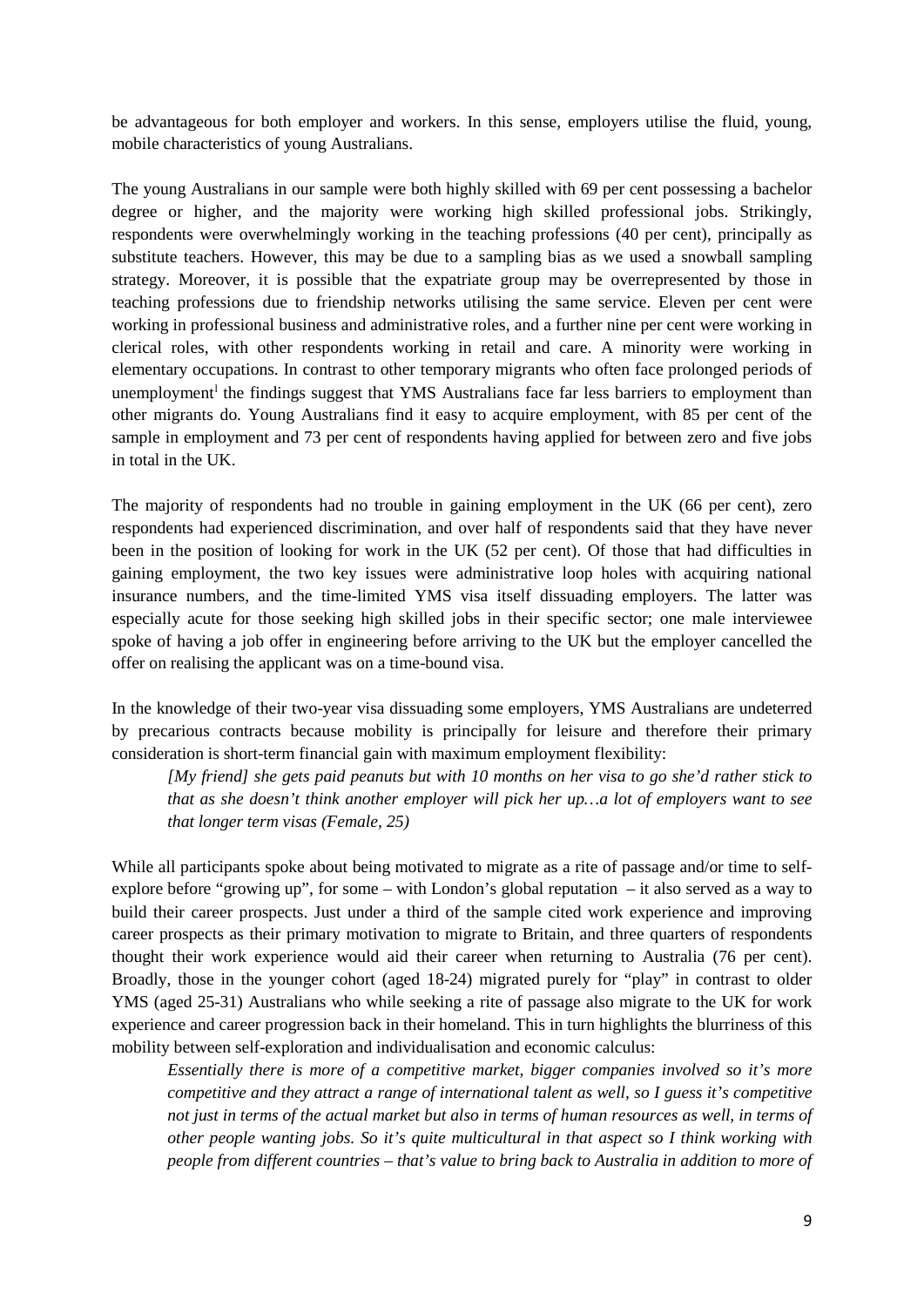*the job specific components and being able to work with, yes, bigger budgets , more difficult clients and different scenarios (Male 29)*

# *Motivations to migrate*

Precarious work was an acceptable trade-off for these young migrants for the pull of London in terms of global transport to Europe: '*You just have to work to sustain travel'* (Female 25). Almost 90 per cent of the sample had travelled to destinations in Europe during their stay in Britain, and 65 per cent of respondents cited travelling in Europe specifically as their main motivation to migrate. It is precisely the integration of long-term leisure travel with employment, which 'extends both the temporal and experiential dimensions of the overseas experience beyond what is commonly understood as tourism'<sup>[li](#page-5-6)</sup>. Yet this mobility is undoubtedly motivated at least in part, if not primarily, for tourism in a broad sense.

What was striking amongst respondents, was that the decision to migrate was not about Britain per se, but London specifically and crucially the ease of travelling to Europe: *In terms of application for leaving Perth I was purely invested in London in hearing about those opportunities… I didn't have any interest in any other city to be honest (Male 27).* This is not unique to young Australians of course, nor is there anything unique about London to other global cities. Nonetheless, one of the key pulls of London for these young migrants then is its central position in terms of global transport to Europe and more generally hubs of communication flows.

The attraction of London is within its internationally connected cultural and social institutions, and its cosmopolitan environment. Interviewees spoke about being enlightened by living in London and experiencing 'super diversity'<sup>lii</sup>, especially from those who grew up in rural towns in Australia:

*People said London is a multicultural city. And you're like of course it is, it's one of the biggest cities and it's in Europe. But in my head I didn't expect it to be this multicultural. In my head I'd painted a picture of a normal day in London, and I wouldn't have imagined so many varieties of culture, especially coming from Australia where we are multicultural but we're still pretty damn white. So for example we'd never seen an Orthodox Jew before! It's really broadened our ideas of religion and cultures (Female 28, Male 26)*

YMS Australians had travelled all over Europe, with most having visited at least 10 EU countries in the preceding 12 months. Some of these were weekend trips, whilst other trips lasted up to three weeks. Whilst almost 88 per cent of our respondents had travelled outside of the UK during their YMS stay, very few had travelled within the UK; the majority had never left London. This reinforces that, in our sample at least, YMS Australians, are drawn to London and the ease of travel to Europe specifically, as opposed to the UK generally. When asked a multiple choice question on why they migrated to the UK as opposed to any other destination, 34 per cent cited London offering better travel opportunities, 20 per cent said that English being the dominant language made it the ideal destination, 16 per cent cited the YMS visa being one of the easiest to acquire and eight per cent stated that the UK offered better work experience than other countries. It is possible that London is particularly attractive for YMS Australians specifically, yet the overall Australian population in the UK is disproportionately resident in London in contrast to the rest of the UK (53 per cent)<sup>liii</sup>.

Essentially London offers YMS Australians easy travel connections to Europe whilst at the same time being an English-speaking nation with similar cultural, political and social institutions to Australia. Moreover, the UK generally is a familiar place for YMS Australians with almost half our respondents having previously visited the UK (47 per cent). Crucially the UK offers YMS Australians familiar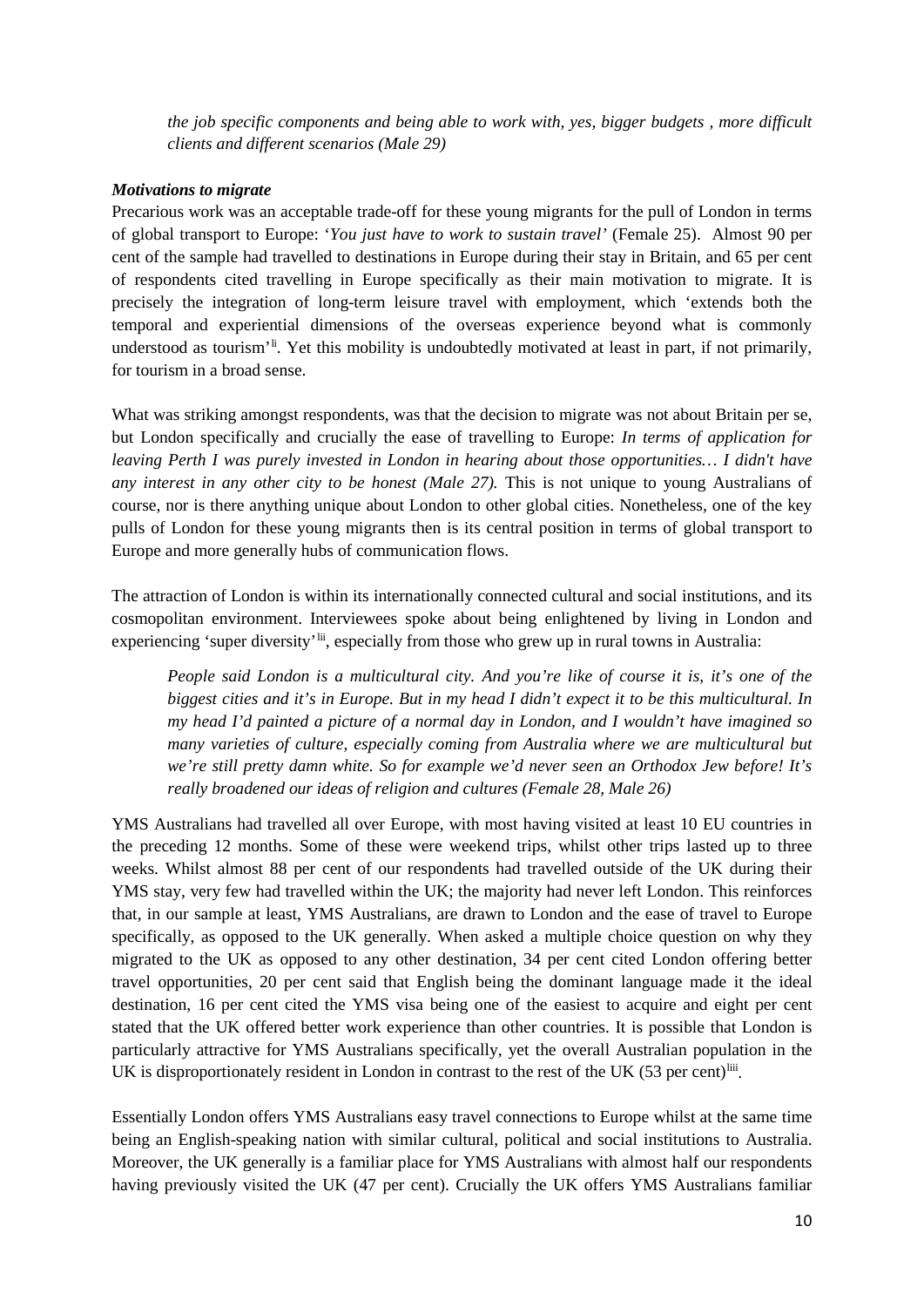networks due to either extended family or other Australians being resident in the UK, with 79 per cent of our sample knowing another Australian living in London before arriving. London offers these young migrants − who are usually experiencing migration for the first time − both a level of familiarity and excitement.

## **Conclusion**

Post Brexit immigration policy is currently ambiguous and may ultimately be determined by any trade deals the UK agree with reciprocal countries. Nonetheless, the loss of EU labour is likely to impact on particular sectors, especially low (or fundamental) skilled-based sectors. One of the government's concrete proposals is to establish an EU wide YMS on the belief that YMS migrants undertake low skilled jobs. With no certification requirements on the YMS visa, there is relatively little known about YMS migrants. Drawing on policy analysis alongside survey and interview data from Australian YMS migrants, this paper has sought to bridge some of the knowledge gaps as to the labour market activity and the motivations to migrate of YMS migrants.

Our findings suggest that the assumptions surrounding the sectoral and skill distribution of YMS migrants is potentially inaccurate. Whilst our sample was small and non-representative, the majority of Australian YMS migrants were working in high skilled professions, and were themselves highly skilled. This calls into question whether the proposal for an EU wide YMS would necessarily alleviate any residual labour shortages in low and mid skilled sectors as a result of ending free movement. Whilst it is of course possible that other YMS migrants take up low skilled jobs in other UK regions, the abundance of middle or high skilled jobs in London, albeit precarious, provide little incentive for YMS migrants to undertake low skilled jobs.

Key to the success and attractiveness of the YMS visa is that it provides non-EU migrants an opportunity to travel Europe more widely. This is evidently the critical reason why Australian YMS migrants select the UK as their destination of choice. Given that EU citizens can freely travel, work and reside in all Member States, there is little reason to believe that the UK would be attractive for young EU citizens in this respect. A further reason YMS Australian migrants choose the UK is that English is the dominant language allowing migrants to acquire employment and integrate relatively easily. Evidently, this would not be the case for nationalities of the remaining 27 Member States, thus reinforcing that an EU wide YMS would not necessarily be attractive to EU citizens. Of course EU migrants may wish to improve their English language skills by residing in the UK, but whether this alone is significant enough to attract young EU migrants is highly questionable. London as a global super diverse city with its cosmopolitanism and global reputation in many sectors provides a final motivation for YMS Australians to reside in the UK. Yet it is possible that Brexit, and the likely negative economic impact, may detrimentally effect London's reputation in this regard<sup>[liv](#page-5-9)</sup>, which raises questions around whether London would remain an attractive destination for young EU migrants. Moreover, labour shortages from free movement ending are likely to hit many parts of the UK outside of London. Whether young EU migrants would wish to reside outside of London for such a short period is debatable. All things considered, it is unlikely that the YMS visa would be as attractive to young EU migrants as it is with non-EU migrants. There is simply little to offer which EU migrants cannot acquire elsewhere in Europe with no limitations on their residency and opportunities to settle.

More generally, expanding temporary migration routes runs the risk of increasing exploitation and potentially irregular migration. From the employer perspective, especially those in low skilled sectors, the training necessary for many jobs dissuades employers from hiring temporary migrants, in the knowledge that their workers will need to leave. At the same time, if the government were to propose certification requirements for YMS migrants in order to nudge and control migrant workers into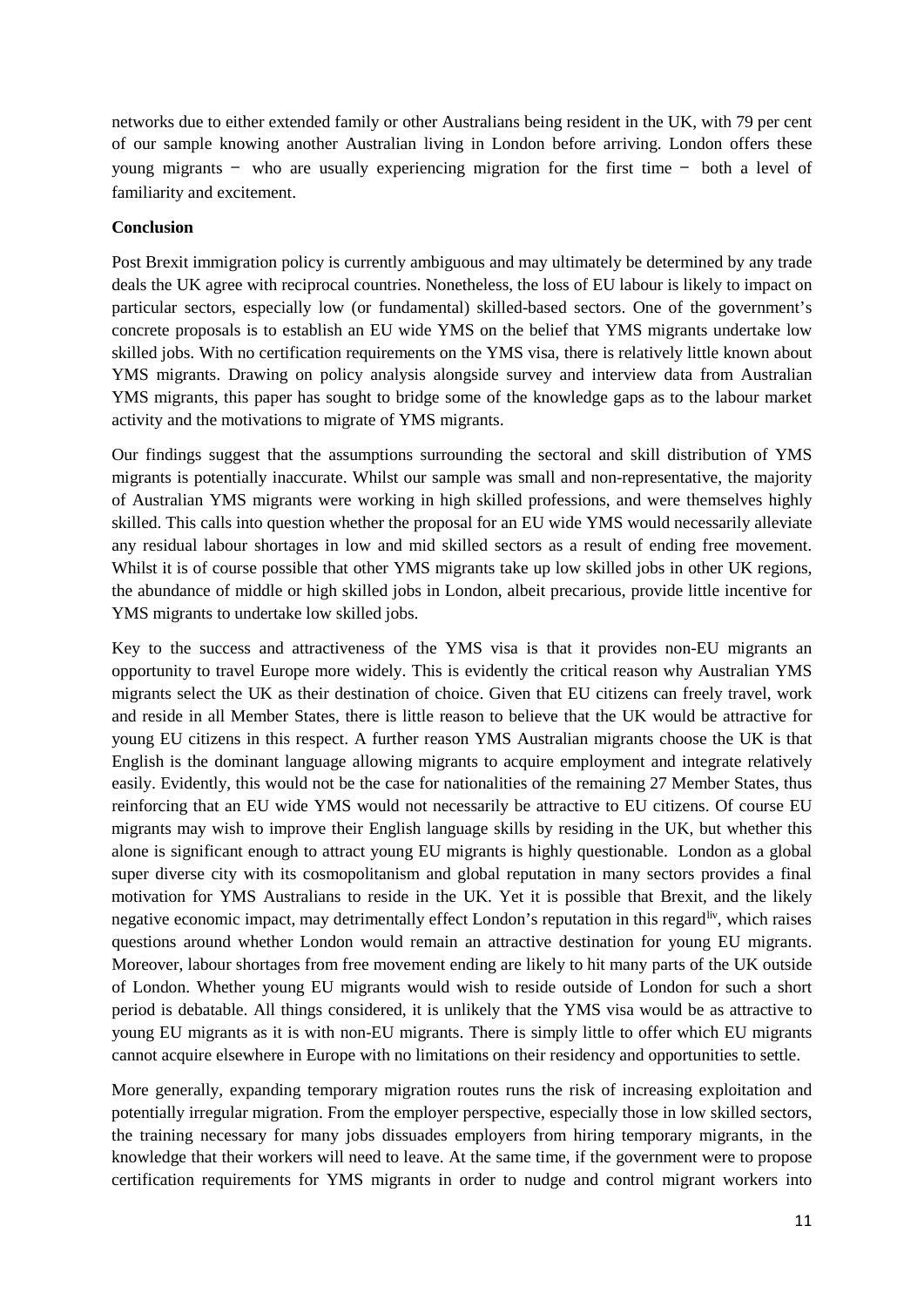specific sectors where shortages were rife, this creates the potential for exploitation (as seen in the WHM in Australia see Reilly 2015), and again offers employers little incentive to undergo a heavily bureaucratic and often expensive sponsorship process for workers who will leave within a short period.

The policy evolution of the YMS visa reveals how the numerous administrations have remodelled the visa from a Commonwealth tourism scheme to a labour market route. If the government were to establish this as a EU wide scheme it would need to expand rights in order to make this attractive to EU migrants. This could include reinstating previous rights, such as allowing YMS migrants to transit to another visa whilst remaining in the UK (such as a Tier 2 visa), and providing a route to permanency by allowing the YMS visa time to count towards eligibility for indefinite leave to remain. This is especially pertinent given that our findings suggest that YMS migrants are skilled individuals and thus more liberal rights attached to this visa could potentially be in line with the government's aims to boost human capital and attract high skilled migrants<sup>ly</sup>. Evidently, even providing for a more attractive visa may not be enough to attract EU migrants to a country that is seen to have a reputation for being hostile to immigrants.

**.** 

<sup>i</sup> Migration Observatory (2018*), Exploiting the Opportunity? Low-Skilled Work Migration After* Brexit. Brexit. Available from: [https://migrationobservatory.ox.ac.uk/resources/reports/exploiting-the-opportunity-low-](https://migrationobservatory.ox.ac.uk/resources/reports/exploiting-the-opportunity-low-skilled-work-migration-after-brexit/)

[skilled-work-migration-after-brexit/](https://migrationobservatory.ox.ac.uk/resources/reports/exploiting-the-opportunity-low-skilled-work-migration-after-brexit/)

ii HM Government (2018a), *The Future Relationship between the UK and the European Union*, London, HM Government. Available from: [https://assets.publishing.service.gov.uk/government/uploads/system/uploads/attachment\\_data](https://assets.publishing.service.gov.uk/government/uploads/system/uploads/attachment_data/file/725288/The_future_relationship_between_the_United_Kingdom_and_the_European_Union.pdf) [/file/725288/The\\_future\\_relationship\\_between\\_the\\_United\\_Kingdom\\_and\\_the\\_European\\_Un](https://assets.publishing.service.gov.uk/government/uploads/system/uploads/attachment_data/file/725288/The_future_relationship_between_the_United_Kingdom_and_the_European_Union.pdf) [ion.pdf;](https://assets.publishing.service.gov.uk/government/uploads/system/uploads/attachment_data/file/725288/The_future_relationship_between_the_United_Kingdom_and_the_European_Union.pdf) HM Government (2018b), *The UK's furture skill-based immigration system*. Available from:  $\blacksquare$ 

[https://assets.publishing.service.gov.uk/government/uploads/system/uploads/attachment\\_data](https://assets.publishing.service.gov.uk/government/uploads/system/uploads/attachment_data/file/766465/The-UKs-future-skills-based-immigration-system-print-ready.pdf) [/file/766465/The-UKs-future-skills-based-immigration-system-print-ready.pdf](https://assets.publishing.service.gov.uk/government/uploads/system/uploads/attachment_data/file/766465/The-UKs-future-skills-based-immigration-system-print-ready.pdf)  $\frac{\text{iii}}{\text{1}}$  Ibid, p.55

iv Confederation of British Industries [CBI] (2018), *Open and Controlled: a new approach to immigration after Brexit.* Available from: [http://www.cbi.org.uk/index.cfm/\\_api/render/file/?method=inline&fileID=4232B592-ACCC-](http://www.cbi.org.uk/index.cfm/_api/render/file/?method=inline&fileID=4232B592-ACCC-40DB-9338BA0A97198435)[40DB-9338BA0A97198435,](http://www.cbi.org.uk/index.cfm/_api/render/file/?method=inline&fileID=4232B592-ACCC-40DB-9338BA0A97198435) pp: 3-4

<sup>v</sup> House of Lords European Union Committee (2018), Brexit: food prices and availability, London, House of Lords. Available from: <https://publications.parliament.uk/pa/ld201719/ldselect/ldeucom/129/129.pdf>

vi House of Commons (2017b), *Feeding the nation: labour constraints seventh report of* 

*session 2016–1. Environment, Food and Rural Affairs Committee,* 195WH

vii Morris, M. (2018) *The Charity Workforce in Post-Brexit Britain: Immigration and skills policy for the third sector*, London, IPPR. Available from: [https://www.ippr.org/files/2018-](https://www.ippr.org/files/2018-04/1523968694_brexit-and-the-charity-workforce-april18.pdf)  $\frac{04/1523968694\text{ }\text{brexit-and-the-charity-workforce-april18.pdf}}{\text{V}}$ , p.3.<br>  $\frac{04/1523968694\text{ }\text{brexit-and-the-charity-workforce-april18.pdf}}{\text{V}}$ , p.3.

Soskice, D.W. (2001), *Varieties of capitalism: The institutional foundations of comparative advantage*, Oxford, Oxford University Press.

<sup>&</sup>lt;sup>ix</sup> Afonso, A. and Devitt, C. (2018), 'To be less dependent on immigration, Britain must change its model of capitalism', LSE: British Politics and Policy. Available from: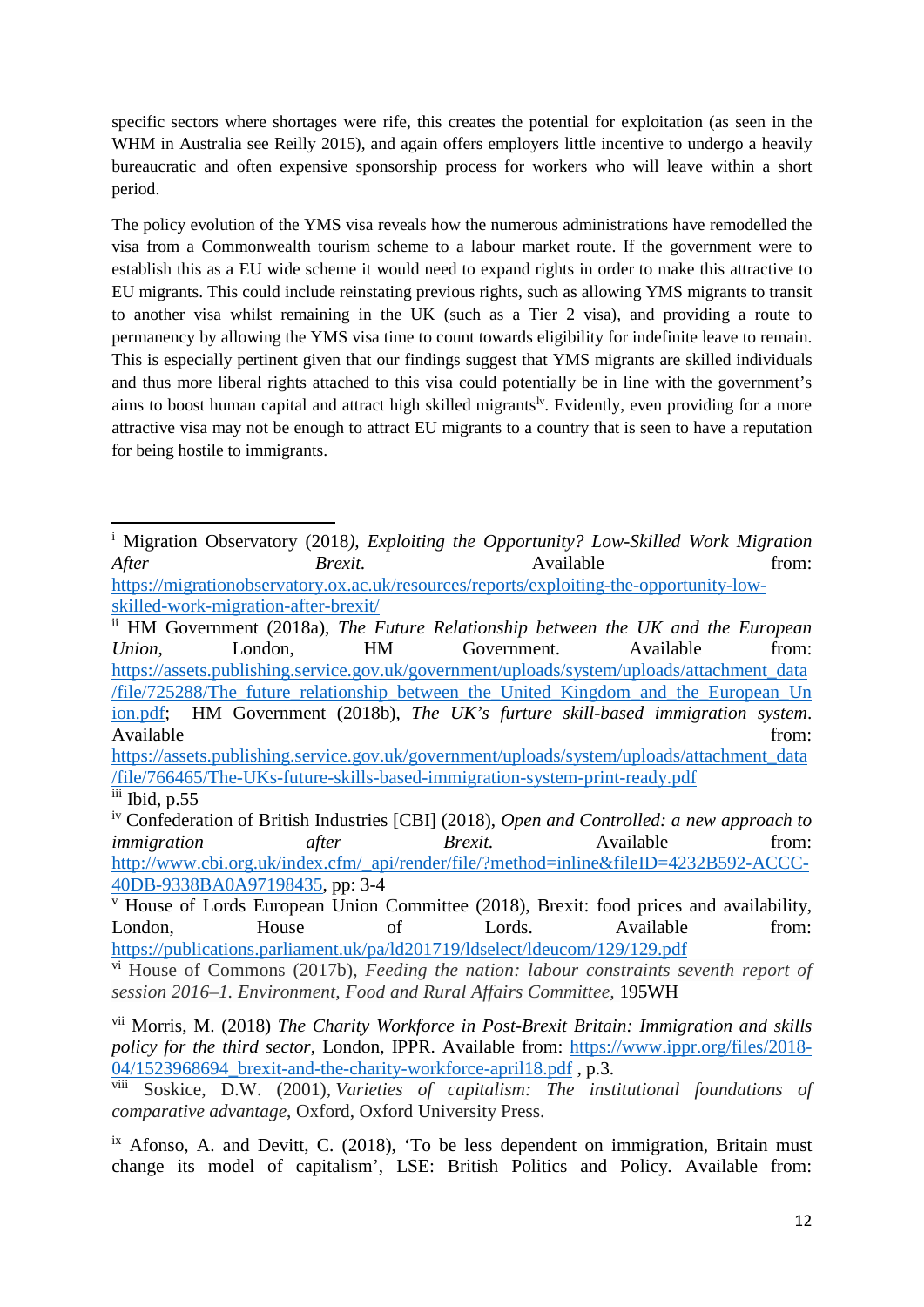$\overline{a}$ [http://blogs.lse.ac.uk/politicsandpolicy/to-be-less-dependent-on-immigration-britain-must](http://blogs.lse.ac.uk/politicsandpolicy/to-be-less-dependent-on-immigration-britain-must-change-its-model-of-capitalism/)[change-its-model-of-capitalism/](http://blogs.lse.ac.uk/politicsandpolicy/to-be-less-dependent-on-immigration-britain-must-change-its-model-of-capitalism/)

<sup>x</sup> Menz, G. (2008), *The political economy of managed migration: Nonstate actors, Europeanization, and the politics of designing migration policies*, Oxford, Oxford University Press.

xi Piore, M. (1979), *Birds of passage: migrant labor and industrial societies*, Cambridge, Cambridge University Press.

xii Ibid

xiii ONS (2018) *Labour in the agriculture industry, UK: February 2018*. Available from: [https://www.ons.gov.uk/peoplepopulationandcommunity/populationandmigration/internation](https://www.ons.gov.uk/peoplepopulationandcommunity/populationandmigration/internationalmigration/articles/labourintheagricultureindustry/2018-02-06) [almigration/articles/labourintheagricultureindustry/2018-02-06](https://www.ons.gov.uk/peoplepopulationandcommunity/populationandmigration/internationalmigration/articles/labourintheagricultureindustry/2018-02-06)

**xiv** ONS (2018), *Migrant labour force within the construction industry: June 2018*. Available from:

[https://www.ons.gov.uk/peoplepopulationandcommunity/populationandmigration/internation](https://www.ons.gov.uk/peoplepopulationandcommunity/populationandmigration/internationalmigration/articles/migrantlabourforcewithintheconstructionindustry/2018-06-19) [almigration/articles/migrantlabourforcewithintheconstructionindustry/2018-06-19](https://www.ons.gov.uk/peoplepopulationandcommunity/populationandmigration/internationalmigration/articles/migrantlabourforcewithintheconstructionindustry/2018-06-19)

xvSkills for Care (2017), *The state of the adult social care sector and workforce in England*. Available from: [https://www.skillsforcare.org.uk/Documents/NMDS-SC-and](https://www.skillsforcare.org.uk/Documents/NMDS-SC-and-intelligence/NMDS-SC/Analysis-pages/State-of-17/State-of-the-adult-social-care-sector-and-workforce-2017.pdf)[intelligence/NMDS-SC/Analysis-pages/State-of-17/State-of-the-adult-social-care-sector-and](https://www.skillsforcare.org.uk/Documents/NMDS-SC-and-intelligence/NMDS-SC/Analysis-pages/State-of-17/State-of-the-adult-social-care-sector-and-workforce-2017.pdf)[workforce-2017.pdf](https://www.skillsforcare.org.uk/Documents/NMDS-SC-and-intelligence/NMDS-SC/Analysis-pages/State-of-17/State-of-the-adult-social-care-sector-and-workforce-2017.pdf)

xvi Migration Advisory Committee [MAC] (2018), *EEA Migration in the UK: Final report* , London, [online]:

[https://assets.publishing.service.gov.uk/government/uploads/system/uploads/attachment\\_data](https://assets.publishing.service.gov.uk/government/uploads/system/uploads/attachment_data/file/741926/Final_EEA_report.PDF) [/file/741926/Final\\_EEA\\_report.PDF](https://assets.publishing.service.gov.uk/government/uploads/system/uploads/attachment_data/file/741926/Final_EEA_report.PDF)

xvii HM Government (2018b), *The UK's furture skill-based immigration system*. Available from:

[https://assets.publishing.service.gov.uk/government/uploads/system/uploads/attachment\\_data](https://assets.publishing.service.gov.uk/government/uploads/system/uploads/attachment_data/file/766465/The-UKs-future-skills-based-immigration-system-print-ready.pdf) [/file/766465/The-UKs-future-skills-based-immigration-system-print-ready.pdf](https://assets.publishing.service.gov.uk/government/uploads/system/uploads/attachment_data/file/766465/The-UKs-future-skills-based-immigration-system-print-ready.pdf)

xviii Ruhs, M. and Martin, P. (2008), 'Numbers vs. rights: trade-offs and guest worker programs', *International Migration Review, 42.*,1.,pp. 249–265., p. 260

xix Abella, M. (2006), 'Policies and best practices for management of temporary migration'', paper presented for International Symposium on International Migration and Development, United Nations Secretariat, Turin, 28-30 June.

xx Strauss, K. and McGrath, S. (2017), 'Temporary migration, precarious employment and unfree labour relations: Exploring the 'continuum of exploitation'I n Canada's Temporary Foreign Worker Program', *Geoforum*, *78.*, pp.199-208; Anderson, B., Ruhs, M., Rogaly, B. and Spencer, S. (2006), 'Fair enough? Central and East European migrants in low-wage employment in the UK', *Joseph Rowntree Foundation*; McDowell, L., Batnitzky, A. and Dyer, S. (2009), 'Precarious work and economic migration: emerging immigrant divisions of labour in Greater London's service sector', *International Journal of Urban and Regional Research*, *33.,*1., pp.3-25.

xxi Reilly, A. (2015), 'Low-cost labour or cultural exchange? Reforming the Working Holiday visa programme', *The Economic and Labour Relations Review*, *26.,*3, pp.474-489., p. 475

xxii Ibid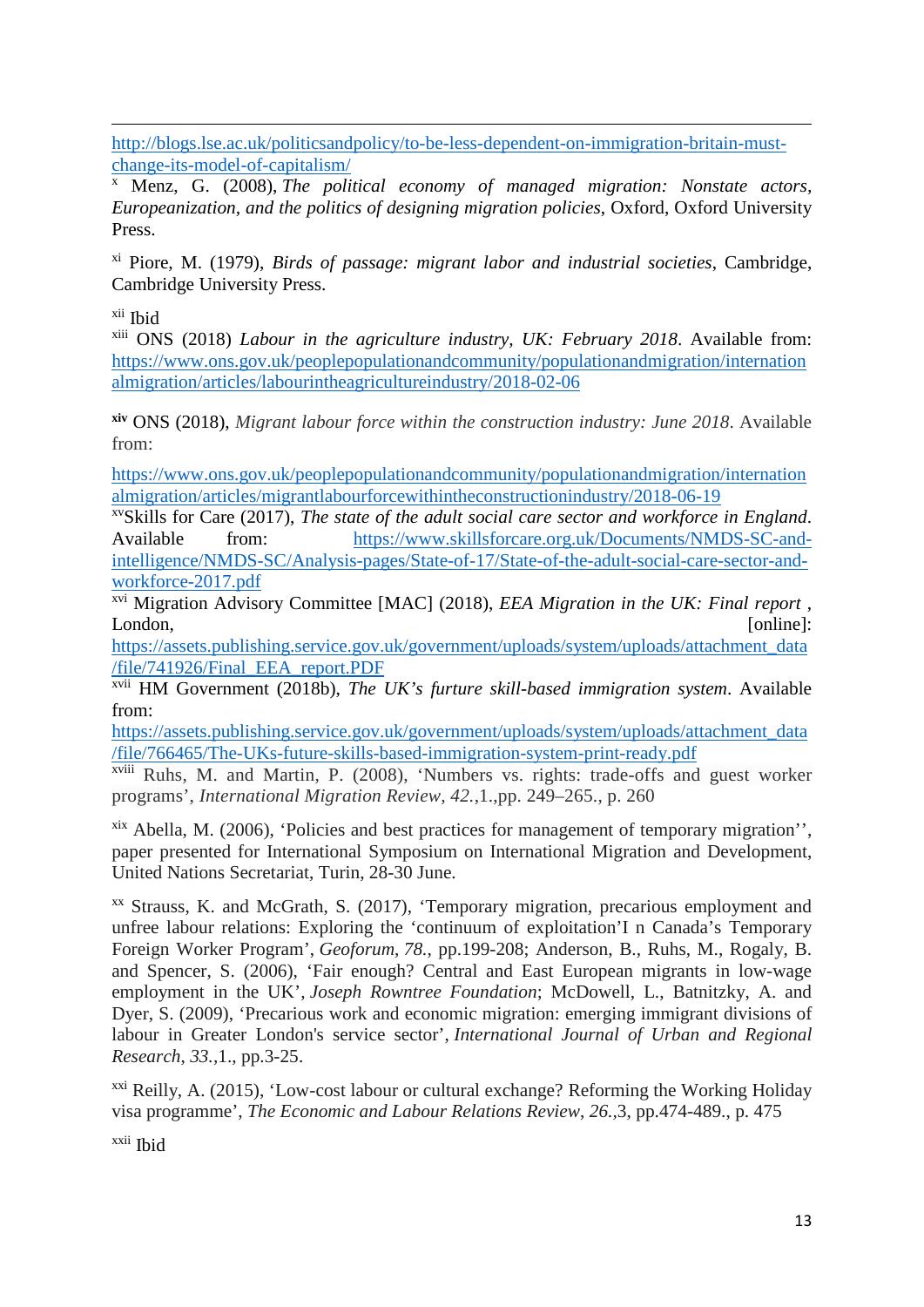xxiii May, T. (2010), 'Immigration: Home Secretary's speech of 5 November 2010'. Available from: https://www.gov.uk/government/speeches/immigration-home- secretarys-speech-of-5 november-2010

xxiv Cavanagh, M. (2011), *Guest workers: Settlement, temporary economic migration and a critique of the government's plans.* London: IPPR.

xxv Cameron, D. (2011), 'Prime Minister's speech on immigration, 10 October'. Available from: https://www.gov.uk/government/speeches/prime-ministers-speech-on- immigration

xxvi United Kingdom Border Agency [UKBA] (2011), *Employment-related settlement, Tier 5 and overseas domestic workers – a consultation*, London: Home Office. http://www.ukba.homeoffice.gov.uk/sitecontent/documents/policyandlaw/ consultations/employment-related-settlement/ , p.1

xxvii Cavanagh, M., (2011), *Guest Workers*, p.4

xxviii HM Government (2018b), *The UK's furture skill-based immigration system*, p.8  $x$ <sup>xxix</sup> Ibid, p.55

xxx Ibid

 $\overline{a}$ 

xxxi Consterdine, E., (2017), 'Community versus commonwealth: reappraising the 1971 Immigration Act', *Immigrants & Minorities*, *35.,*1., pp.1-20.

xxxii Home Office (2017), *Why do people come to the UK?* Available from: https://www.gov.uk/government/publications/immigration-statistics-july-to-september-2017/why-do-people-come-to-the-uk-2-to-work

xxxiii For further methodological details *see* Consterdine, E. and Hampshire, J. (2016), *Coding Legal Regimes of Immigration Entry to the EU with a focus on Labour Immigration,* Madrid, Temper. Available from: [http://www.temperproject.eu/wp](http://www.temperproject.eu/wp-content/uploads/2016/08/Working-Paper-8.pdf)[content/uploads/2016/08/Working-Paper-8.pdf](http://www.temperproject.eu/wp-content/uploads/2016/08/Working-Paper-8.pdf)

xxxiv Home Office (2002), *Working Holidaymakers Scheme: Consultation Documents*, London, Home Office.

xxxv Consterdine, E. (2018), *Labour's Immigration Policy,* London, Palgrave Macmillan xxxvi Applicants cannot work as a professional sportsman or a doctor or dentist unless they can show they qualified in the UK

xxxvii Robertson, S. (2014), 'Time and temporary migration: The case of temporary graduate workers and working holiday makers in Australia', *Journal of Ethnic and Migration Studies*, *40.,*12., pp.1915-1933., p.1922

xxxviii Ibid, p. 1923

xxxix Conradson, D. and Latham, A. (2005), 'Friendship, networks and transnationality in a world city: Antipodean transmigrants in London', *Journal of Ethnic and Migration Studies*, *31.,*2., pp.287-305., p.290

xl Bianchi, R.V. (2000), 'Migrant tourist-workers: Exploring the 'contact zones' of postindustrial tourism', *Current Issues in Tourism*, *3.,*2., pp.107-137, p.125.

xli Clarke, N. (2004), 'Mobility, fixity, agency: Australia's working holiday programme', *Population, Space and Place*, *10.*,5., pp.411-420.

xlii Rice, K. (2010) 'Working on Holiday': Relationships between Tourism and Work among Young Canadians in Edinburgh', *Anthropology in action*, *17*,1, pp.30-40.